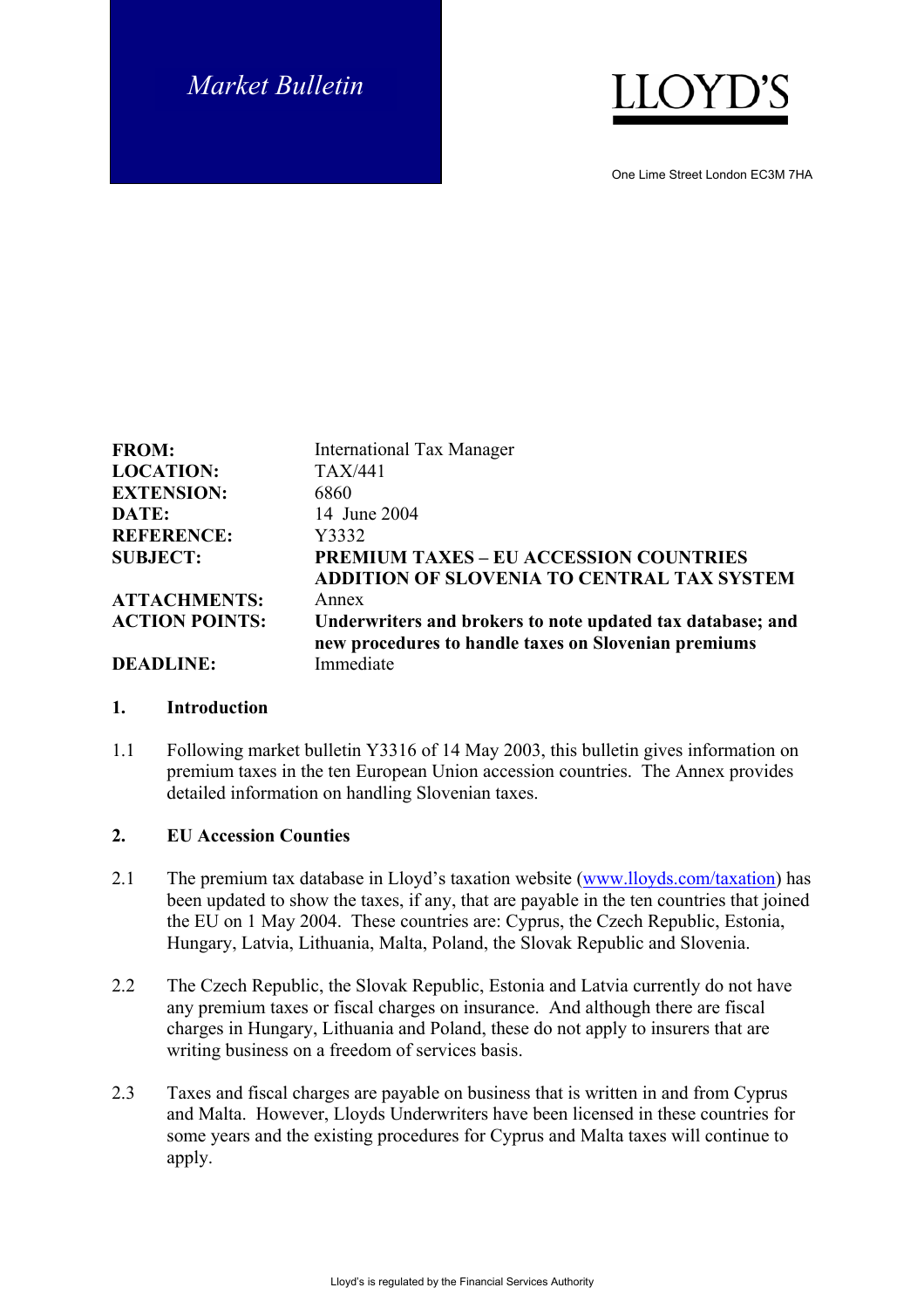- 2.4 Slovenia has a premium tax and a fire tax which will apply to Lloyd's Underwriters. The Lloyd's Central Taxes System (CTS) (which was described fully in market bulletin Y2594 of 8 August 2001) will be used to account for these taxes.
- 2.5 Detailed notes on the taxes and the procedures to follow are in the Annex to this bulletin. Xchanging has been asked to check the way in which taxes are shown on slips and associated insuring documentation.

## **3. Readership and Contact Details**

3.1 This bulletin is being sent to all managing agents, underwriters, Lloyd's brokers and recognised auditors. If you have any queries please contact –

| * For technical queries - | Roger Ramage on 020 7327 6852 or<br>by e:mail <u>roger.e.ramage@lloyds.com</u> |
|---------------------------|--------------------------------------------------------------------------------|
|                           | Maureen McLeod on 020 7327 6860 or<br>by e:mail maureen.c.mcleod@lloyds.com    |

• For queries regarding the processing of business – Xchanging Enquire helpline on 01634 392999 or By e:mail [enquire@xchanging.com](mailto:enquire@xchanging.com)

Maureen McLeod International Tax Manager